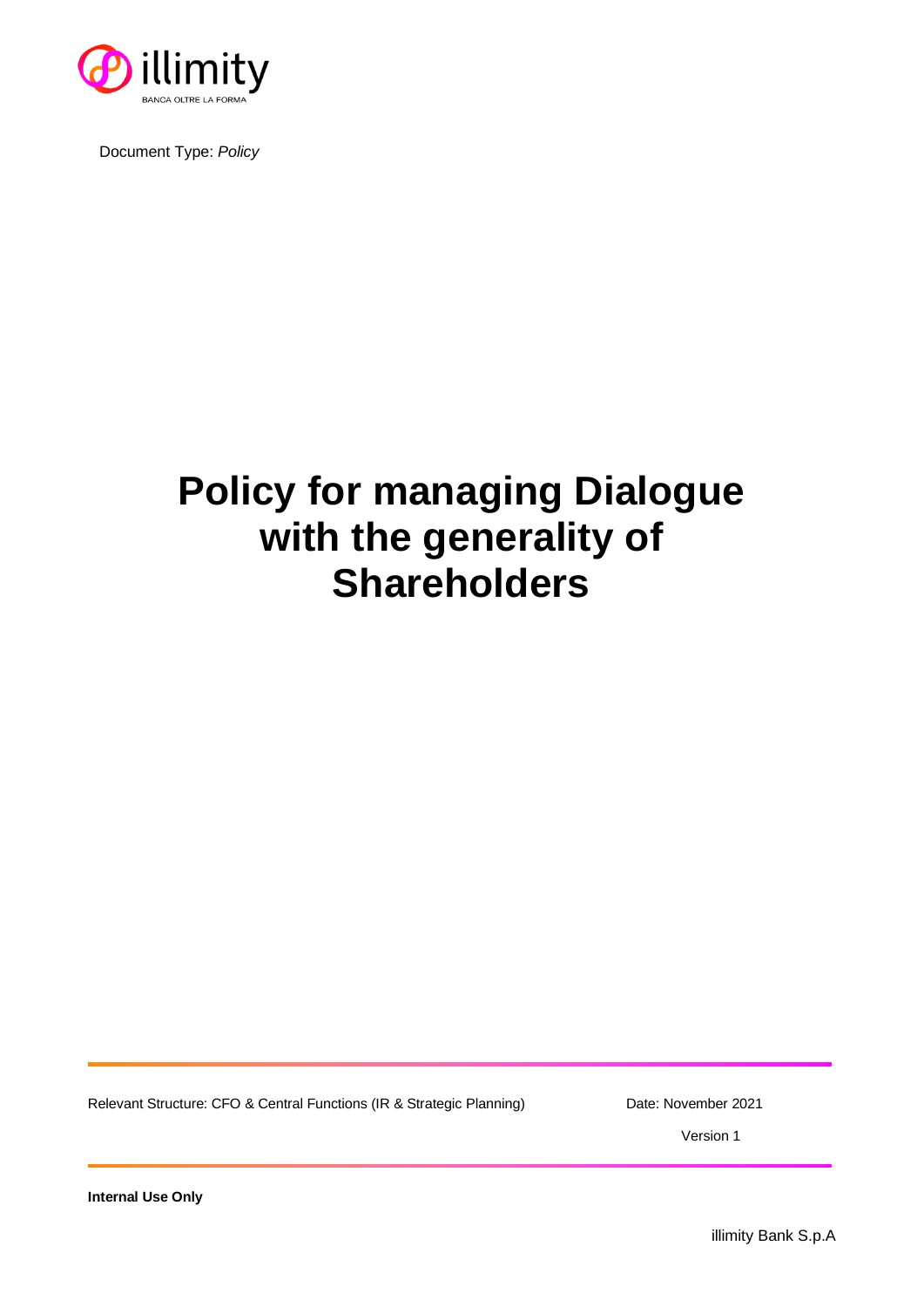

# **SUMMARY**

| <b>Document Type</b>                                                        | Policy                                                                         |                        |  |  |  |
|-----------------------------------------------------------------------------|--------------------------------------------------------------------------------|------------------------|--|--|--|
| <b>Structure Responsible for the</b><br><b>Document</b>                     | CFO & Central Functions (IR & Strategic Planning)                              |                        |  |  |  |
|                                                                             |                                                                                |                        |  |  |  |
| <b>Contacts</b>                                                             | CFO & Head of Central Functions: Francesco Mele<br>francesco.mele@illimity.com |                        |  |  |  |
|                                                                             | Head of IR & Strategic Planning: Silvia Benzi<br>silvia.benzi@illimity.com     |                        |  |  |  |
|                                                                             |                                                                                |                        |  |  |  |
| <b>Structures Involved in the Process</b><br>of Sharing the Present Version | Compliance & AML; Human Resources & Organization; General<br>Counsel           |                        |  |  |  |
|                                                                             |                                                                                |                        |  |  |  |
| <b>Recipients of the Regulation</b>                                         | <b>Parent Company</b>                                                          | <b>Other Companies</b> |  |  |  |
|                                                                             | illimity Bank S.p.A.                                                           |                        |  |  |  |
|                                                                             |                                                                                |                        |  |  |  |
| Version approved by                                                         | <b>Board of Directors</b>                                                      |                        |  |  |  |
| Date of approval                                                            | 10/11/2021                                                                     |                        |  |  |  |
| <b>Effective date</b>                                                       | 11/11/2021                                                                     |                        |  |  |  |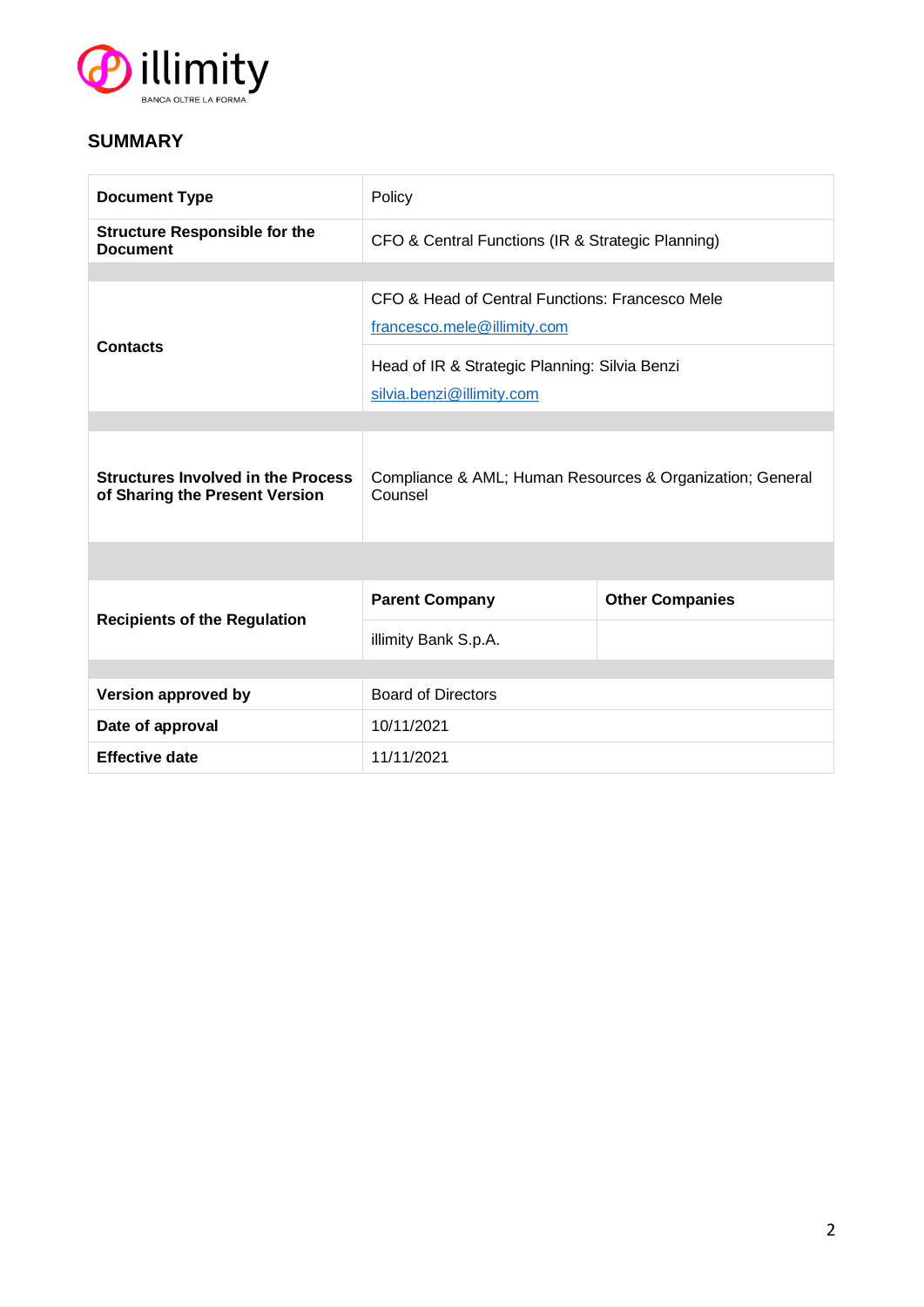

# **VERSIONS**

| Name of regulation and version | Main changes                   | Approving body and date                 |
|--------------------------------|--------------------------------|-----------------------------------------|
| Engagement Policy V.1          | First drafting of the document | Board of Directors, 10<br>November 2021 |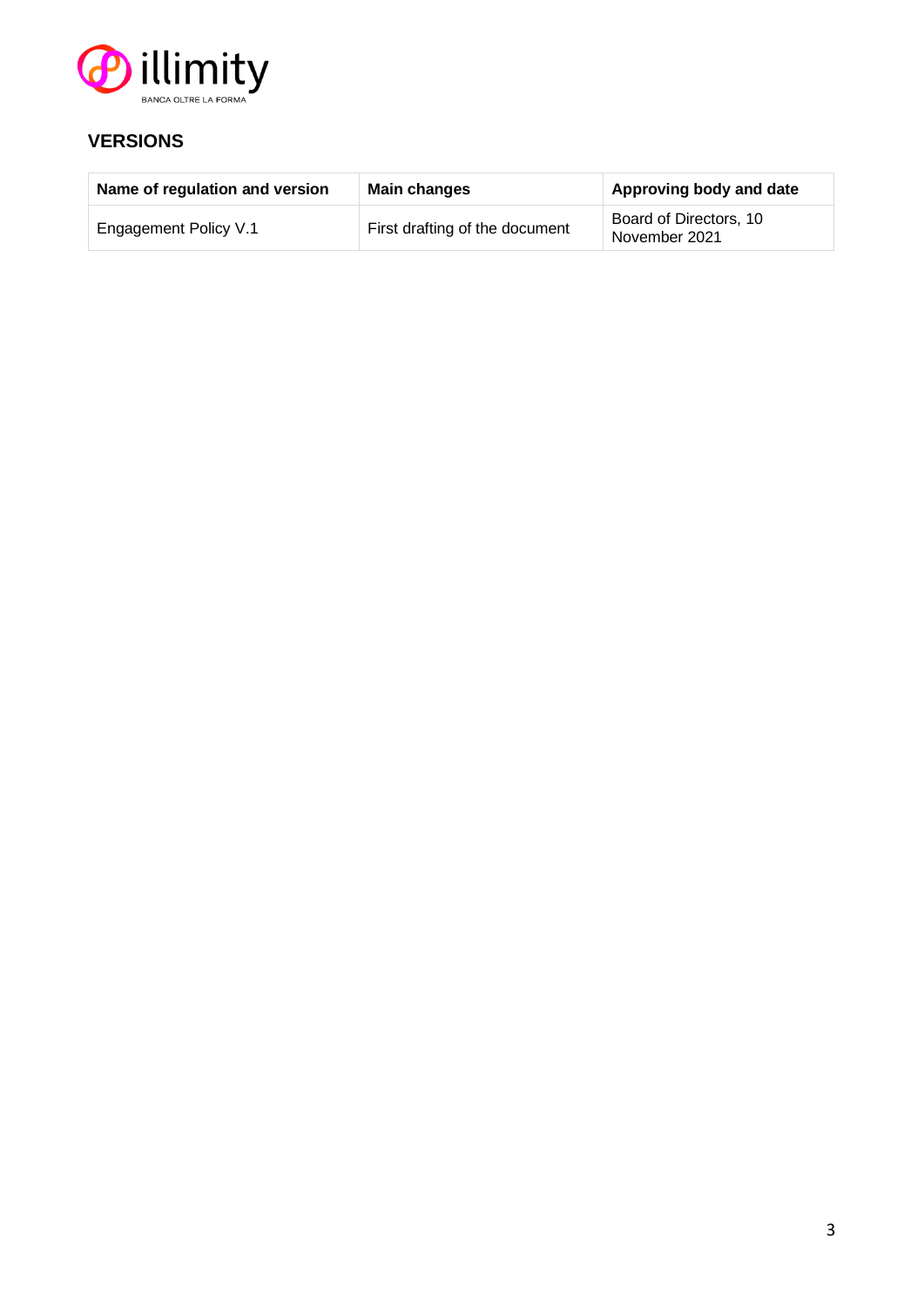

# **Contents**

| 1                |                                                                                                        |
|------------------|--------------------------------------------------------------------------------------------------------|
| 2                |                                                                                                        |
| 3                |                                                                                                        |
| 3 1              | PARTIES INVOLVED IN THE APPROVAL AND IMPLEMENTATION OF THE POLICY FOR DIALOGUE                         |
| 3.1.1            |                                                                                                        |
| 3.1.2            |                                                                                                        |
| 3.1.3            |                                                                                                        |
| 3.1.4            |                                                                                                        |
| 3.2              |                                                                                                        |
| 3.3 <sub>1</sub> |                                                                                                        |
| 3.3.1            | 11. Initiation of Dialogue on the Initiative of generality of Shareholders and the Financial Community |
| 3.3.2            |                                                                                                        |
| 3.3.3            |                                                                                                        |
| 3.3.4            | Requests for Dialogue addressed to the Board of Directors or individual directors  12                  |
|                  |                                                                                                        |
|                  | 3.5 CONTROLS TO ENSURE CONFIDENTIALITY AND EQUAL TREATMENT OF SHAREHOLDERS IN                          |
| 4                |                                                                                                        |
| 5                |                                                                                                        |
| 5.1              |                                                                                                        |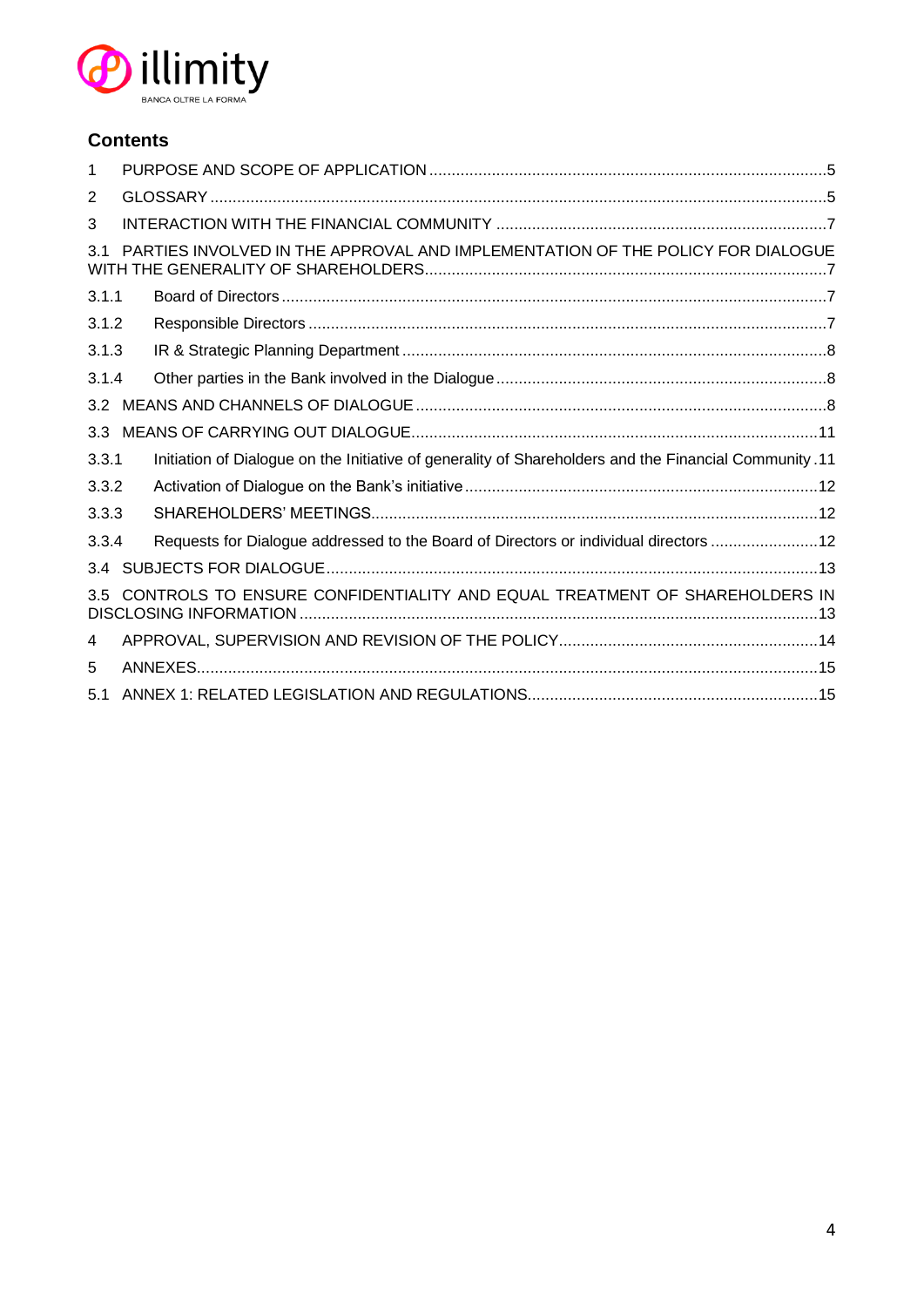

## **1 PURPOSE AND SCOPE OF APPLICATION**

From its very beginning, illimity Bank S.p.A. ("**illimity**" or the "**Bank**") has always placed great importance to open, transparent, constant and constructive Dialogue with its Shareholders, the generality of institutional investors and the Financial Community in the widest sense. This interaction is a fundamental tool in assisting shareholders and the market in general to understand the Bank's strategy, its mission, the results it has achieved, financial and otherwise, and all the key aspects for taking investment decisions and exercising corporate rights in an informed manner. At the same time, it enables the Bank's Board of Directors to understand expectations, opinions and issues of interest to the generality of Shareholders and institutional investors, information that is useful for the Board when performing its strategic direction and control activity. The Bank considers that an important component of Dialogue is also represented by the timeliness, clarity and completeness that makes the documentation prepared for Shareholders' Meetings and for every important event by way of presentations and press releases available to Shareholders, the market and, in general, to all stakeholders, and it is usually also provided in English.

From this standpoint, since its listing on the stock exchange, illimity has arranged a series of activities designed to foster Dialogue and encourage bilateral interaction with the generality of Shareholders and the Financial Community.

The aim of this Policy is to establish the procedures for the Dialogue and involvement of the generality of Shareholders, also in light of the recommendations set in the Corporate Governance Code, to which the Bank adheres, and the latest guidelines provided by national and international best practice, in compliance with the Bank's internal rules on the management of inside information and the broadest provisions of current laws and regulations.

This procedure is aimed at the Bank's Dialogue with current and prospective Shareholders, institutional investors as a whole, including bondholders, financial analysts of investment banks and stockbrokers, ratings agencies, proxy advisors and more generally all professionals operating on the financial markets (the so-called "Financial Community").

| <b>Definitions</b>              |                                                                                                                                                                                                                                                                                                                                                                     |  |
|---------------------------------|---------------------------------------------------------------------------------------------------------------------------------------------------------------------------------------------------------------------------------------------------------------------------------------------------------------------------------------------------------------------|--|
| <b>Bank</b>                     | illimity Bank S.p.A. with registered office in Milan, via Soperga 9,<br>20127.                                                                                                                                                                                                                                                                                      |  |
| <b>Confidential Information</b> | All information not classifiable as Inside Information that regards<br>the Issuer and/or a subsidiary or a company in which the Issuer<br>holds a stake, which is not in the public domain and which due to<br>its subject matter or other characteristics has a confidential<br>nature, acquired by the Recipients in performing their duties<br>and/or functions. |  |
| <b>Dialogue</b>                 | The interaction that occurs between the Bank and the<br>Shareholders and the Financial Community as a whole in order to<br>improve understanding on specific financial and non-financial<br>matters concerning the Bank's activities and its strategy.                                                                                                              |  |
| <b>Financial Community</b>      | The set of current and prospective Shareholders, institutional<br>investors, bondholders, financial analysts, ratings agencies, proxy<br>advisors, companies providing professional services concerning<br>the management of Shareholders' Meetings and, more generally<br>all parties which in various capacities operate on the financial<br>market.              |  |
| <b>Responsible Directors</b>    | Directors who are responsible for representing the Bank in<br>Dialogue with the Shareholders and for implementing this Policy.<br>In illimity the Responsible Director is the Chief Executive Officer,<br>as the person primarily responsible for the management of the<br>Bank.                                                                                    |  |
| Information of a precise nature | Information of a "precise nature", pursuant to and in accordance<br>with article 7, paragraph 2 of the Market Abuse Regulation                                                                                                                                                                                                                                      |  |

## **2 GLOSSARY**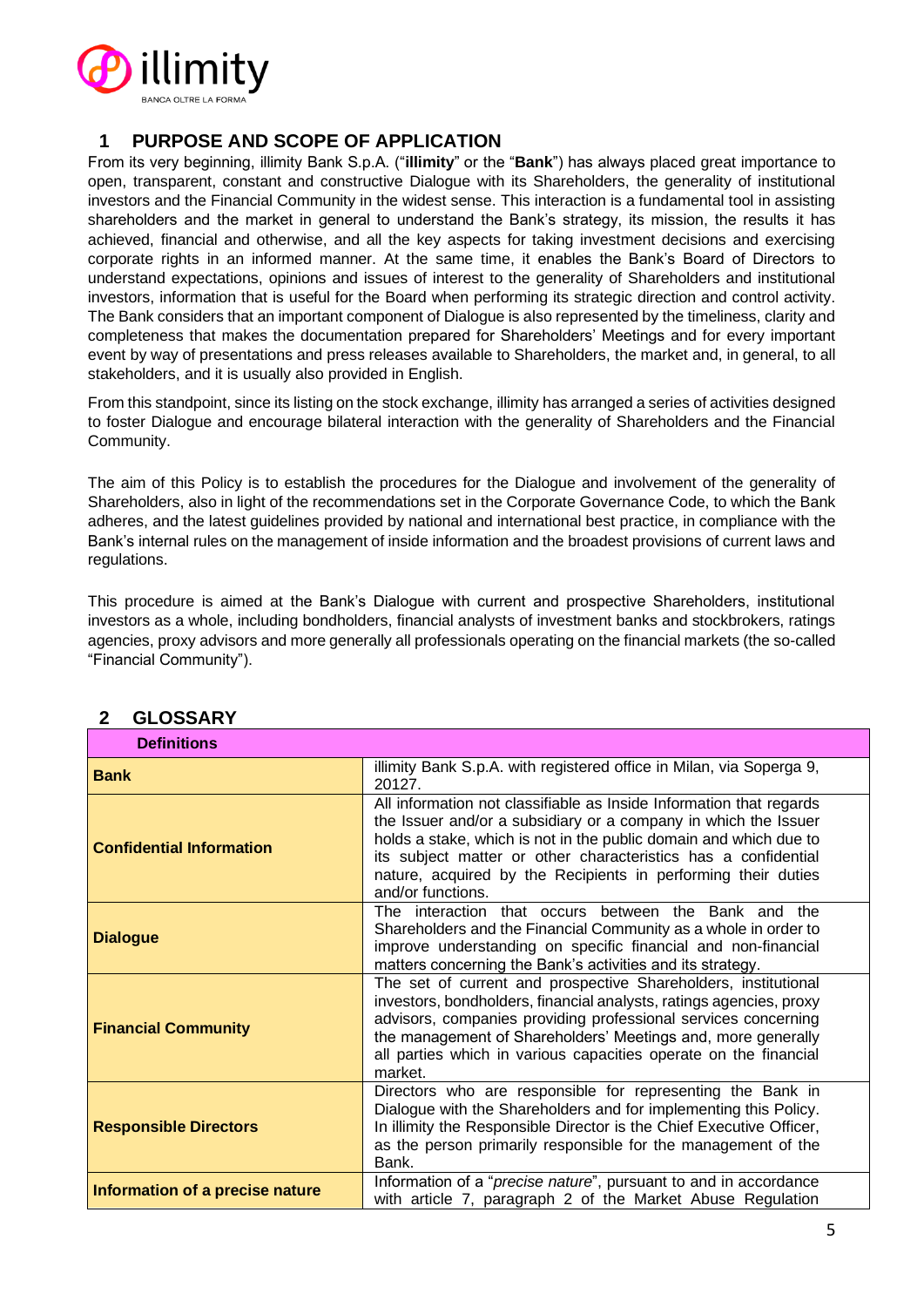

|                                                                                                                                                    | (MAR), which refers to a set of circumstances which exists or<br>which may reasonably be expected to come into existence, or an<br>event which has occurred or which may reasonably be expected<br>to occur, and where that information is specific enough to enable<br>a conclusion to be drawn as to the possible effect of that set of<br>circumstances or event on the prices of the financial instruments<br>or on the price of the related derivative financial instrument. |  |
|----------------------------------------------------------------------------------------------------------------------------------------------------|-----------------------------------------------------------------------------------------------------------------------------------------------------------------------------------------------------------------------------------------------------------------------------------------------------------------------------------------------------------------------------------------------------------------------------------------------------------------------------------|--|
| Information which would be likely<br>to have a significant effect on the<br>prices of financial instruments or<br>derivative financial instruments | "Information which, if it were made public, would be likely to have<br>a significant effect on the prices of financial instruments or<br>derivative financial instruments ()" shall mean information that<br>a reasonable investor would be likely to use as part of the basis<br>of his/her investment decisions.                                                                                                                                                                |  |
| <b>Inside Information</b>                                                                                                                          | Information of a precise nature, which has not been made public,<br>relating, directly or indirectly, to the Issuer or its financial<br>instruments, and which, if it were made public, would be likely to<br>have a significant effect on the prices of those financial<br>instruments or on the price of related derivative financial<br>instruments.                                                                                                                           |  |
| <b>Investors</b>                                                                                                                                   | The current and potential Shareholders of illimity S.p.A., other<br>holders of financial instruments issued by the Bank, including<br>bonds, as well as other parties that have an interest in shares,<br>other financial instruments and the rights deriving from shares in<br>the stock capital of illimity Bank S.p.A. on their own behalf or on<br>behalf of third parties, such as for example brokers, asset<br>managers and institutional investors.                       |  |
| <b>Organisational Structures</b><br>(or Structures)                                                                                                | The types of organisational structure of which illimity's<br>Organisation Chart is composed in which the detailed<br>responsibilities are assigned as described in the "Organisational<br>Structure Regulation".                                                                                                                                                                                                                                                                  |  |
| <b>Policy</b>                                                                                                                                      | The procedure for managing Dialogue with the generality of<br>Shareholders and the Financial Community in general. The Policy<br>defines the interlocutors, channels, procedures, subjects of<br>communication, controls for ensuring proper disclosure and the<br>procedures for approval, supervision and revision of the Policy.                                                                                                                                               |  |
| <b>Proxy Advisors</b>                                                                                                                              | Those who analyse, on a professional and commercial basis, the<br>information disseminated by the Bank and, where appropriate,<br>other information concerning the Bank with a view to informing<br>institutional investors in relation to voting decisions by providing<br>research, advice or recommendations related to the exercise of<br>voting rights.                                                                                                                      |  |
| <b>Shareholders</b>                                                                                                                                | The holders of shares issued by illimity Bank S.p.A.                                                                                                                                                                                                                                                                                                                                                                                                                              |  |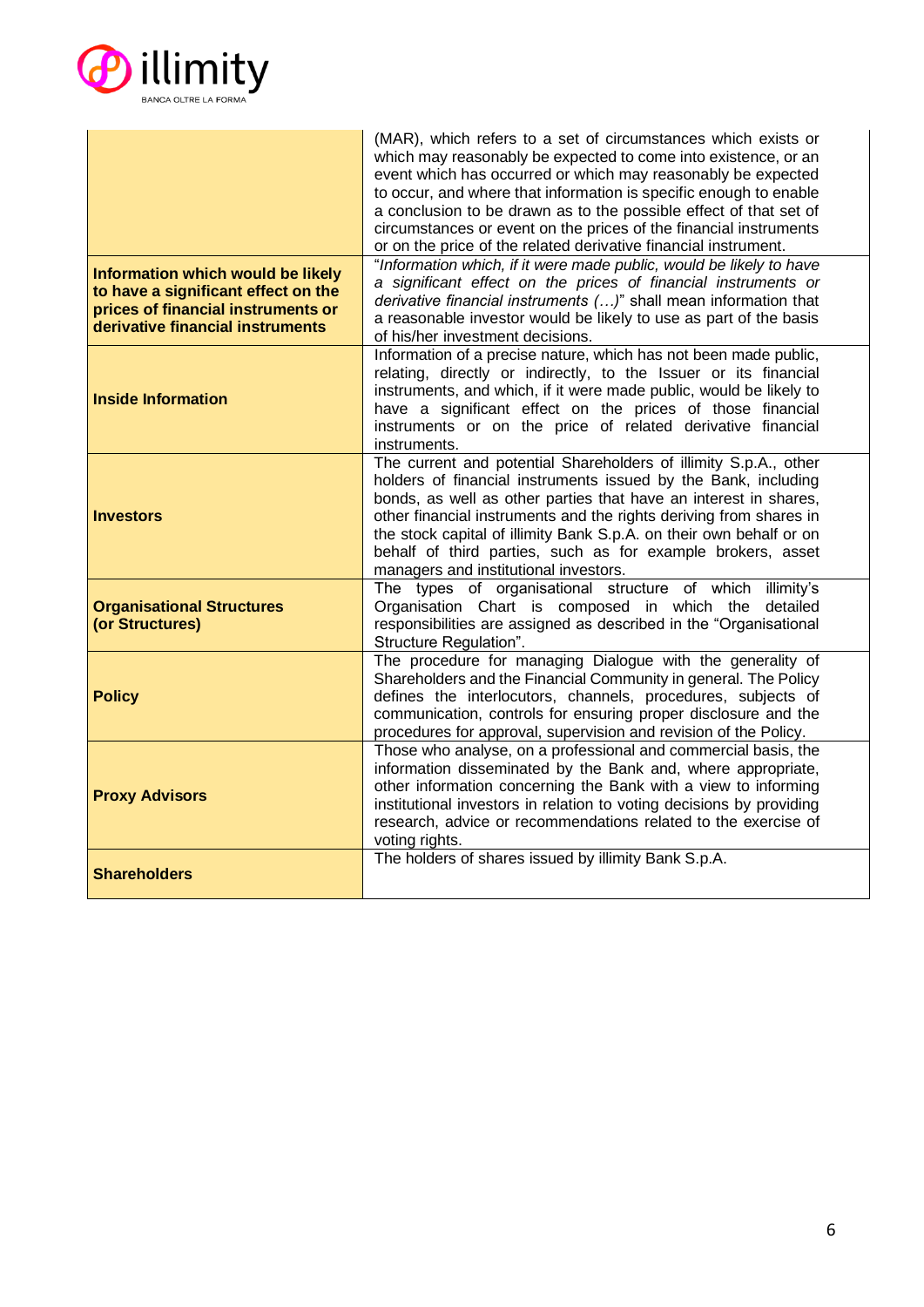

## **3 INTERACTION WITH THE FINANCIAL COMMUNITY**

#### **3.1 PARTIES INVOLVED IN THE APPROVAL AND IMPLEMENTATION OF THE POLICY FOR DIALOGUE WITH THE GENERALITY OF SHAREHOLDERS**

The following parties are involved in approving and implementing this Policy, each for its own area of competence and with the powers established by the Policy:

- **Board of Directors**;
- **Responsible Directors**;
- **IR & Strategic Planning Department**;
- **Other parties in the Bank involved in the Dialogue**.

## **3.1.1 Board of Directors**

As part of the interaction between the Bank and its Shareholders as well as the market in general, the Board of Directors:

- Approves the Policy for Dialogue with the generality of Shareholders and any subsequent amendments, on the proposal of the Chairman and in agreement with the Chief Executive Officer;
- Appoints the Responsible Director, on the proposal of the Chairman;
- Monitors the implementation of this Policy, also by way of the periodic disclosure provided by the Responsible Director with reference to the interaction with the Shareholders and the market in general;
- Ensures that the corporate structures involved in the Dialogue have adequate resources and means for fostering, organising and managing interaction with the Shareholders and the Financial Community;
- Appoints the Head of Investor Relations.

#### **3.1.2 Responsible Directors**

As the person primarily in charge of managing the Bank, the Chief Executive Officer is the person indicated by the Board of Directors as "Responsible Director" pursuant to this Policy and is authorised to communicate with the generality of Shareholders and the Financial Community in the Bank's interest.

With the support of the IR Department and the CFO & Central Functions (hereinafter also "**CFO**"), the Responsible Director:

- Determines the communication strategy for significant matters (as stated below in this Policy) addressed to generality of Shareholders, in agreement with the Board of Directors;
- Is in charge of the Dialogue with the generality of Shareholders and the Financial Community;
- Supervises the drafting of press releases;
- Directs market presentations concerning periodic reporting or events such as Investor Day;
- Reports the results of the Dialogue with the Financial Community to the Board of Directors on at least a six-monthly basis and/or with the timing required by the Board of Directors, in particular for discussions of special importance.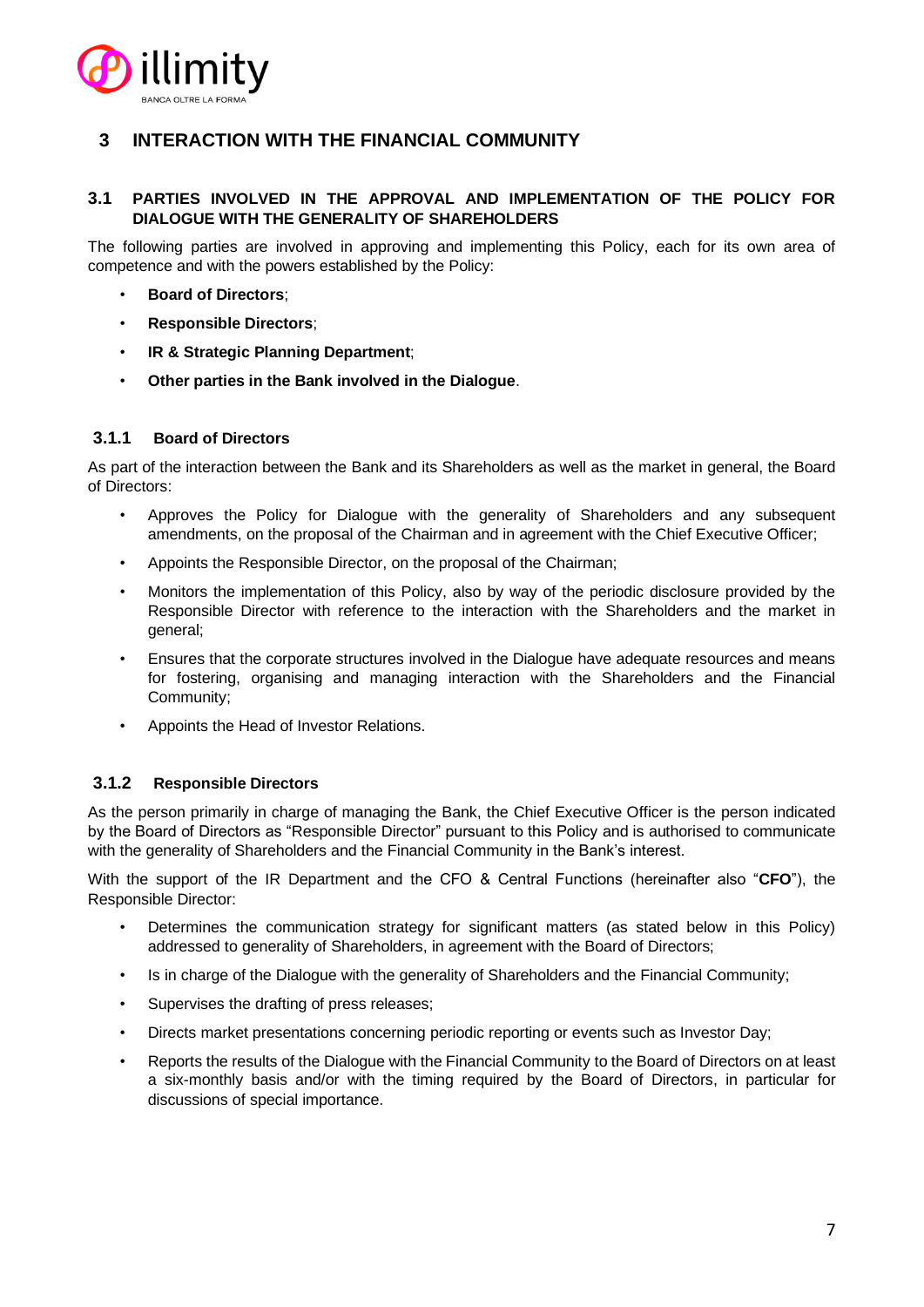

#### **3.1.3 IR & Strategic Planning Department**

This Policy identifies the IR & Strategic Planning Department (hereinafter also "**IR Department**") as the primary Contact point between the Bank and the Financial Community.

The IR Department operates under the responsibility and coordination of the Responsible Director and supports him/her in the effective management of the Dialogue. In particular, as regards to the interaction with Shareholders and the Financial Community, the IR Department performs the following functions:

- It is responsible for ongoing interaction with institutional investors and the Financial Community in general and in charge of managing specific parts of the Dialogue;
- It is the primary Contact point for all Dialogue requests coming from the generality of Shareholders, institutional and retail investors, financial analysts, ratings/scoring agencies, bondholders and the Financial Community in general;
- It processes requests from Shareholders and the Financial Community, in accordance with the rules established by the Policy;
- It assists the Responsible Director, the Chairman and the Board of Directors in managing the Dialogue with the Shareholders, the Financial Community and other key stakeholders relevant to the matters included in this Policy;
- It refers requests for Dialogue to the CFO and the Responsible Director;
- It assists the Responsible Director in establishing the most suitable means, timing, format and channel for carrying out the Dialogue from time to time;
- When appropriate, it involves in the Dialogue the CFO, members of management and other corporate structures when the subjects to be discussed are within their competence;
- When appropriate and by the means stated in this Policy, it involves in the Dialogue individual members of the Board of Directors;
- When appropriate, for requests and discussions that regard corporate governance and/or specific ESG *(*Environmental, Social and Governance*)* issues, it involves in the Dialogue the Chairman of the Board of Directors, the Responsible Director, the Head of the Communication & Stakeholder Engagement Department and General Counsel;
- It assists the Responsible Director in reporting to the Board of Directors on the outcome of the Dialogue, comments and opinions expressed by the generality of Shareholders and the Financial Community on the matters discussed during the interaction and to interaction activities planned for the future.

#### **3.1.4 Other parties in the Bank involved in the Dialogue**

During meetings and interaction with the generality of Shareholders and the Financial Community on the matters and procedures described below, the IR Department may be accompanied by the CFO and may also involve other members of the Bank's management who are competent on the subjects of the Dialogue.

This Policy also requires that at Shareholders' Meeting, the General Counsel Department acts, in collaboration with the IR Department, as Contact points for the Shareholders (be they institutional or retail investors), proxy advisors and companies providing professional services concerning the management of Shareholders' Meetings.

#### **3.2 MEANS AND CHANNELS OF DIALOGUE**

illimity communicates with the Financial Community on a constant, regular and transparent basis using a variety of channels and other tools: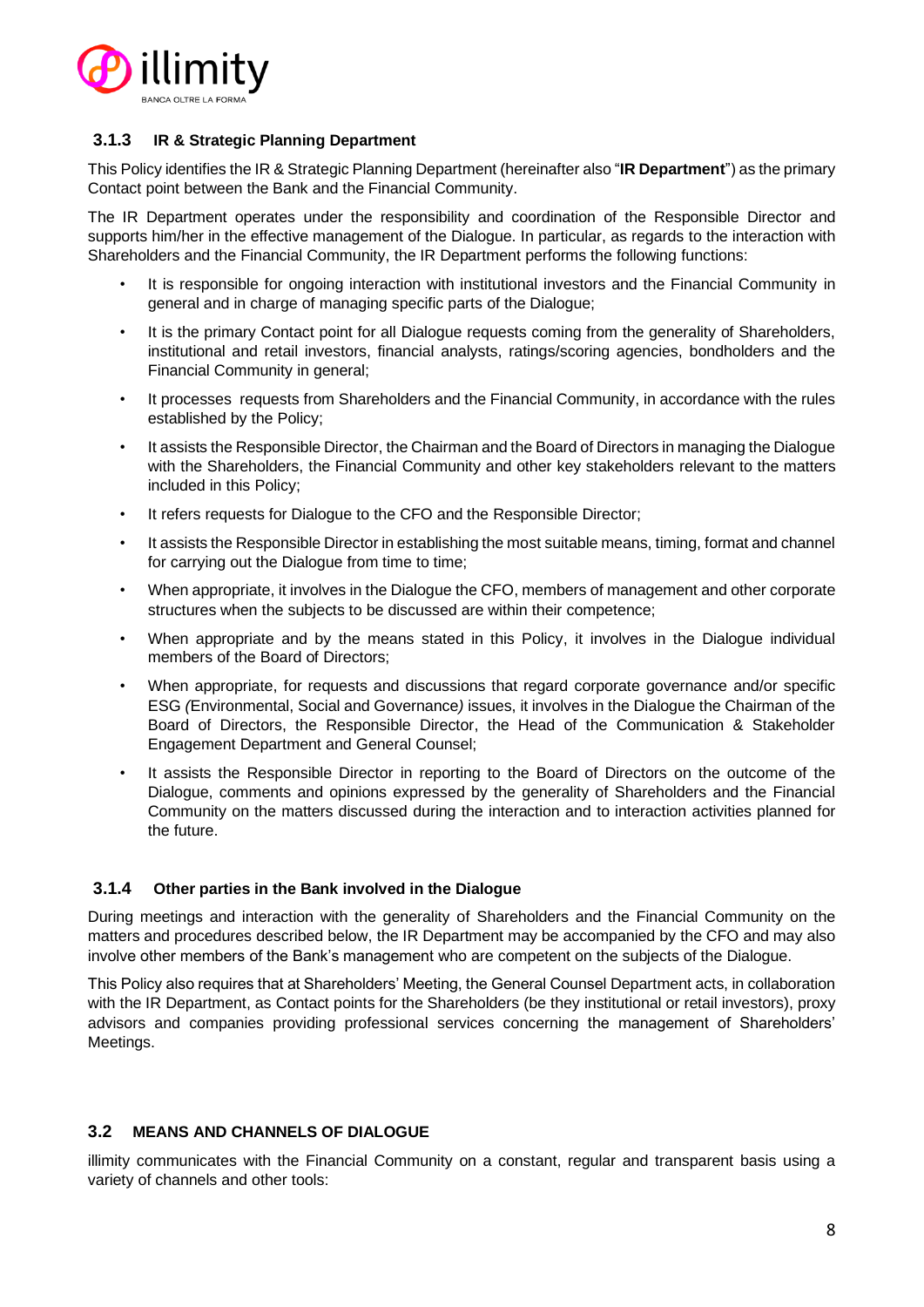

#### • *Website*

The corporate website *[www.illimity.com](http://www.illimity.com/)* is the main communication channel for all important information regarding the Bank, which are made available promptly and in accordance with the principles of clarity, truthfulness, accuracy, completeness and symmetry in dissemination of the information.

The information and documentation on the website are usually available in both Italian and English.

The "Investor Relations" section of the website contains information of an economic and financial nature, such as the Strategic Plan, annual financial statements, half-yearly and quarterly reports, presentations to the Financial Community, bond issues, press releases and information on the Company's share performance, which is useful for Shareholders to evaluate their investment decisions. Other documents of interest for the Financial Community are also published, such as corporate policies, the share capital structure and all the documentation related to Shareholders' Meetings.

In addition, the "Governance" section of the website provides corporate information such as the composition of corporate bodies (including the *curricula vitae* of their members, as well as information regarding what is considered to be the optimum qualitative and quantitative composition for the Board of Directors as required by laws and regulations applicable to the Bank), the Company's Bylaws and the Rules of Shareholders' Meetings.

The "Sustainability" section contains documents and information of a non-financial nature such as the Non-Financial Statement (Sustainability Report), the pillars of the Bank's sustainability strategy and the key indicators attesting the Bank's commitment to ESG matters.

#### • *Press releases*

The press releases prepared by the Bank relate to the more important events concerning the Bank and the Group as a whole and aim at updating Shareholders and the Financial Community on a timely basis. The dissemination of these documents is carried out in compliance with applicable primary and regulatory legislation on significant communications and market abuse. All press releases are made public via the "*1INFO*" *SDIR* and/or *1MARKET* circuits, for the sharing of inside information and commercial non-price sensitive releases respectively. Once disseminated via these circuits, press releases are promptly published to the media and on the Bank's website, under the Investor Relations and Newsroom sections, in agreement with the Communication & Stakeholder Engagement Department.

#### • *Conference calls/webcasts*

The Bank encourages Dialogue events with the Financial Community through the use of conference calls and webcasts following the publication of press releases on periodic results or price sensitive events, such as the approval of the Strategic Plan and/or important strategic initiatives, including corporate operations. These communications are usually accompanied by a presentation that is sent in advance by email, in agreement with the General Counsel's office, to the Supervisory Authorities and to the Italian Stock Exchange (Borsa Italiana), filed with the centralised storage system managed by "*1INFO*" and made available on the Bank's website before the event.

#### • *Roadshows, investor conferences*

The Bank takes part in meetings with institutional investors through roadshows organised by the IR Department either directly or through financial intermediaries such as investment banks and stockbrokers. It also takes part in dedicated conferences (conferences specific by sector, country, type of investor or financial instrument) intended for institutional investors and promoted by financial intermediaries (including Borsa Italiana), investment banks and stockbrokers.

The material used during roadshows and conferences contains information already disclosed to the market when the Company's results are published or at important events for the Company.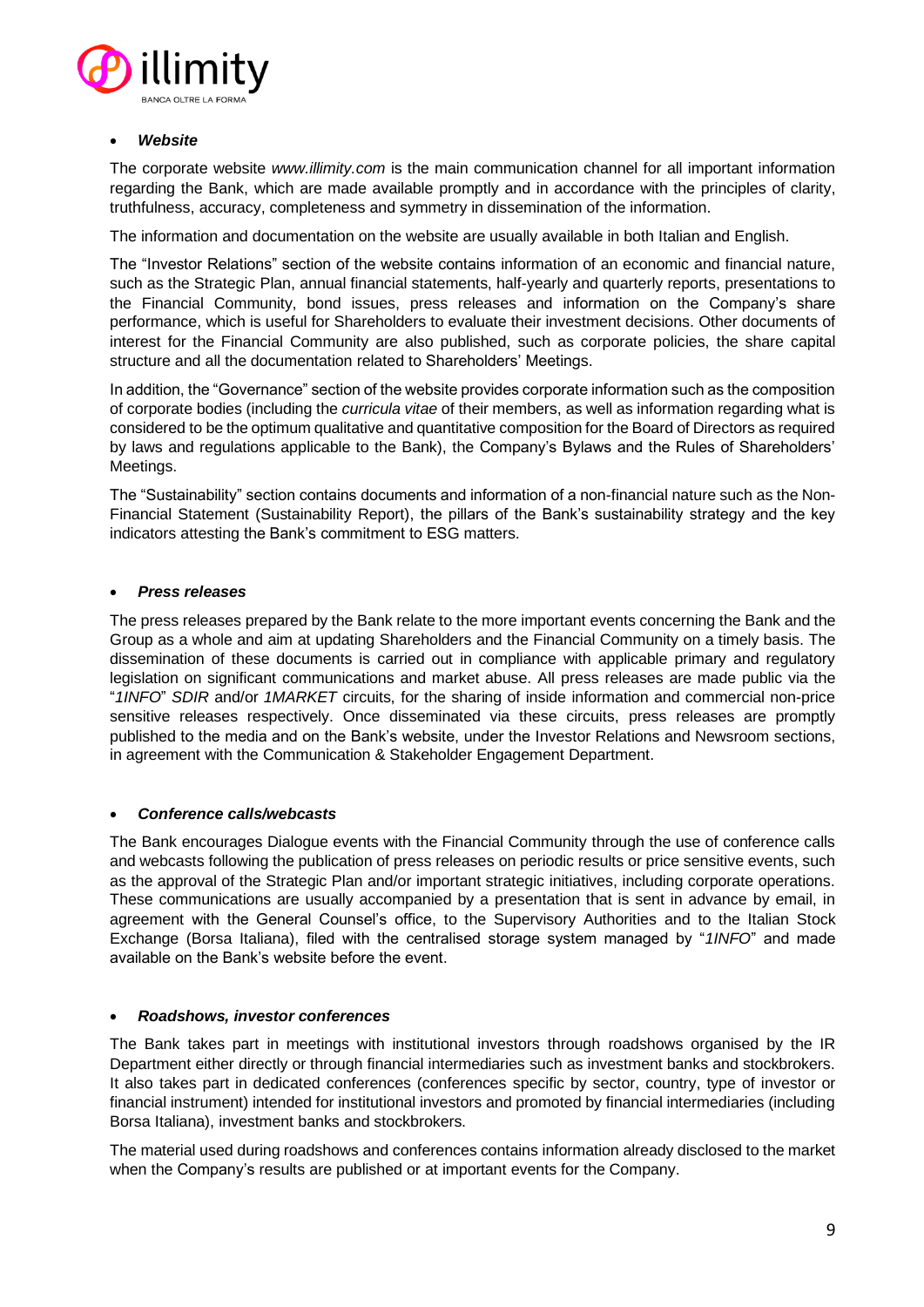

#### • *Specific events*

The Bank organises occasions for Dialogue corresponding with specific events such as *Capital Markets Days*, at which management explains updates to the Bank's Strategic Plan to Shareholders as a whole and the Financial Community, and/or other events or circumstances that may have an important strategic, economic and financial impact that is relevant to Shareholders for their investment decisions or the informed exercising of their voting rights.

In these cases, in order to ensure informational symmetry, the event can be viewed live via the Bank's website. These communications, too, are usually accompanied by a presentation that is sent in advance by email to Consob and the Bank of Italy in agreement with the General Counsel Department, filed with the centralise storage system (SDIR / Storage) managed by "*1INFO*" and made available on the Bank's website before the event.

#### • *Meetings at the request of the Bank, the Shareholder or the Financial Community*

The Bank can hold Dialogue with Shareholders and the Financial Community by way of a series of dedicated meetings, using the means discussed in this Policy. These meetings may be arranged on a oneto-one basis or held with groups of investors and may technically take place by way of direct telephonic communication or meetings in person at the offices of the Bank or interlocutor, or else take the form of contact exclusively by email.

Key events also include meetings for discussion with the Chairman of the Board of Directors, the Chairman of the Nominations Committee and/or the Chief Executive Officer and leading Shareholders on the renewal of the corporate bodies (either by co-optation and or through appointment by the Shareholders' Meeting), in accordance with best market practice and in compliance with applicable laws and regulations.

The Bank may assess the possibility of collective Dialogue with the Financial Community where appropriate. This may occur in the case of matters of public interest, important corporate events, where the risks identified may undermine the Bank's activity or when the Bank believes that collective Dialogue represents the most efficient means of fostering improvements regarding ESG issues. These events may take the form of live conference calls and discussions involving all parties of the group with which the collective Dialogue is being held.

#### • *Shareholders' Meetings*

Shareholders' Meetings, in particular the annual Meeting held to approve the financial statements, represent one of the main moments of Dialogue with Shareholders and the market in general. When publishing the notices of call, the Bank sets itself the aim of the utmost timeliness, transparency and clarity of the documentation made available to Shareholders and the market to describe the proposed resolutions to be submitted to the Shareholders' Meeting. In particular, the Bank aims to ensure that Shareholders have suitable time – exceeding the minima set by law for the publication of the documents – to carry out an analysis of the proposed resolutions and understand the relative reasoning. The Bank makes itself available, possibly by way of Proxy Advisors or specific consultants, to provide explanations on the proposals to the Shareholders involved, in compliance with applicable laws and regulations.

At the Shareholders' Meeting, the Chairman of the Board of Directors, the Chief Executive Officer and the CFO explain the agenda to the Shareholders attending. Discussion at the meeting is preceded by the publication, within the established legal time period, of the documents and reports supporting the matters to be discussed. Shareholders with voting rights may raise questions at the meeting or beforehand in writing, in accordance with the time periods prescribed by law. The Bank undertakes to provide a reply within the prescribed timescale.

Depending on the interlocutor and the event, the Responsible Director, in agreement with the IR Department, the CFO and General Counsel, establishes the most appropriate channel of communication, taking into account the legislative and regulatory restrictions applicable from time to time.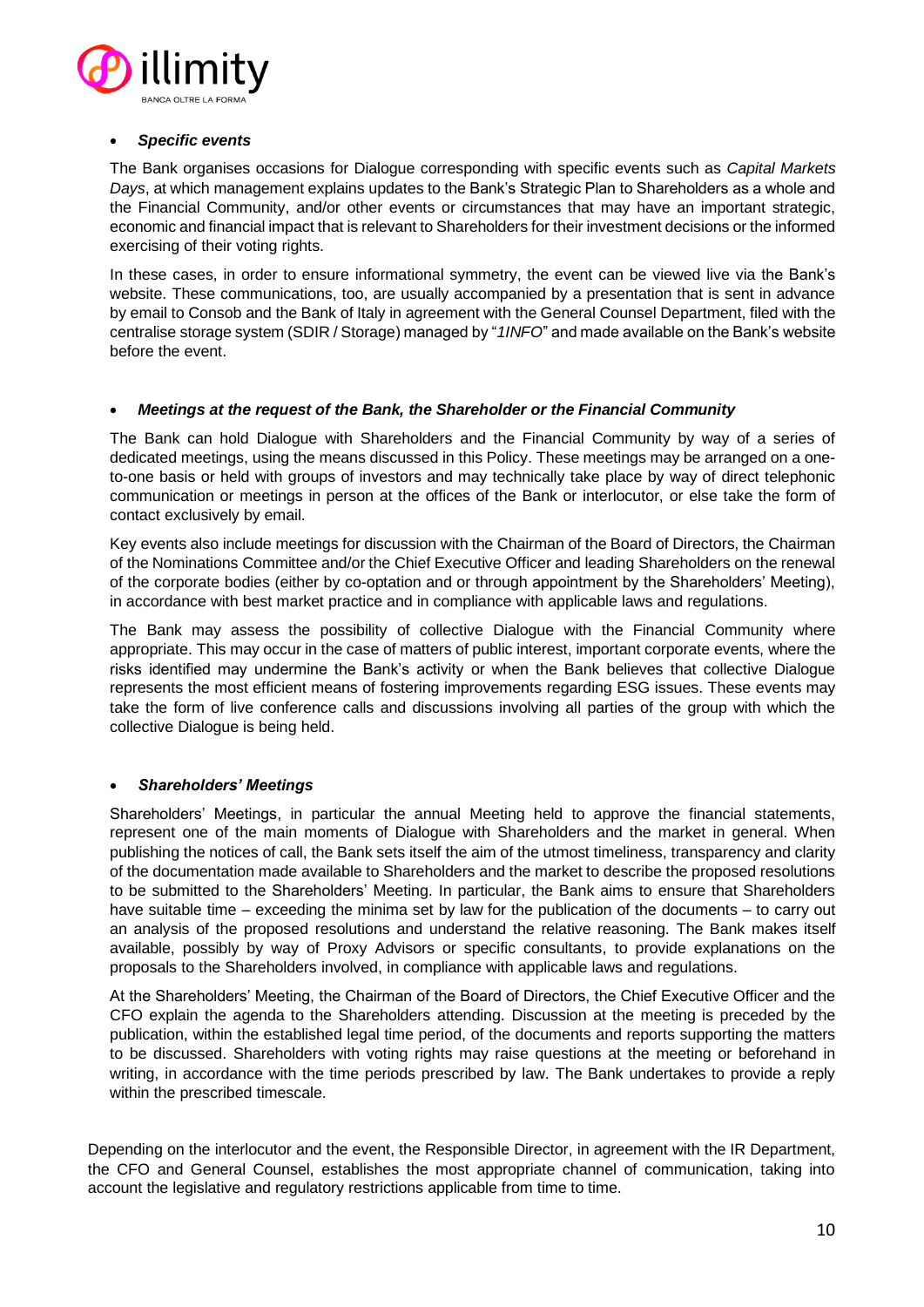

#### **3.3 MEANS OF CARRYING OUT DIALOGUE**

With a view to constant and ongoing interaction with the generality of Shareholders and the Financial Community, the Dialogue with the Bank may be initiated by the latter or by the Bank itself.

In all cases the Dialogue process and the means by which it is managed are based upon the principles of reliability, timeliness, completeness, transparency, equality of treatment among investors and symmetry in the dissemination of the information.

#### **3.3.1 Initiation of Dialogue on the Initiative of generality of Shareholders and the Financial Community**

The IR Department arranges for regular and constant interaction with the Financial Community and, under the responsibility of the Responsible Director, acts as the primary Contact point for managing the Dialogue requests and initiatives coming from the generality of Shareholders, investors and the Financial Community as a whole.

The Policy entrusts the IR Department with the autonomous management of specific parts of the Dialogue, such as, by way of mere example and not limited to, requests for explanations about certain aspects of the periodic results, requests for initial meetings by new investors and analysts and discussions on forecasts and other matters.

If, despite or following interaction with the IR Department, an institutional investor believes that further discussions would be useful, it is the responsibility of the IR Department to obtain the request for additional Dialogue and inform the Head of Relations and the CFO about this on a timely basis.

Given the importance illimity places on constant, open and transparent Dialogue with investors and the Financial Community in general, the basic principle underlying the way in which interaction is managed is the Bank's availability to collect and satisfy the requests for Dialogue on a timely basis.

With this premise, on receiving a request for Dialogue, after assessing the importance of the matter raised for Dialogue and the type of investor, and after taking into consideration the information already provided by the Bank by way of the means and channels established previously in this Policy, the Responsible Director, in agreement with the IR Department and the CFO and with their support:

- Decides whether to proceed with the request;
- Identifies the most appropriate means for carrying out Dialogue, selecting personal or virtual meetings or conference calls. The Dialogue can also be held by email, with replies, explanations and statements being provided in this way;
- Establishes how long the Dialogue will last, also in relation to the subjects to be discussed;
- When appropriate, identifies other members of management to be involved in the Dialogue on the basis of the topics to be discussed, first and foremost the CFO;
- Decides whether it is appropriate to involve the Chairman of the Board of Directors and the individual Board members in the Dialogue, including independent directors, on the basis of the specific duties entrusted to them by the Board of Directors, considering also their membership the various internal Board Committees;
- Promptly informs the Board of Directors of any significant elements or points of attention that emerge from the Dialogue with the Shareholders.

In his capacity as Responsible Director, the Chief Executive Officer informs the Board of Directors about any decision not to follow up any requests for Dialogue arriving from the Financial Community and, depending on the importance of the matter to be discussed in the Dialogue, assesses whether it is opportune to also involve the Board of Directors in the decision.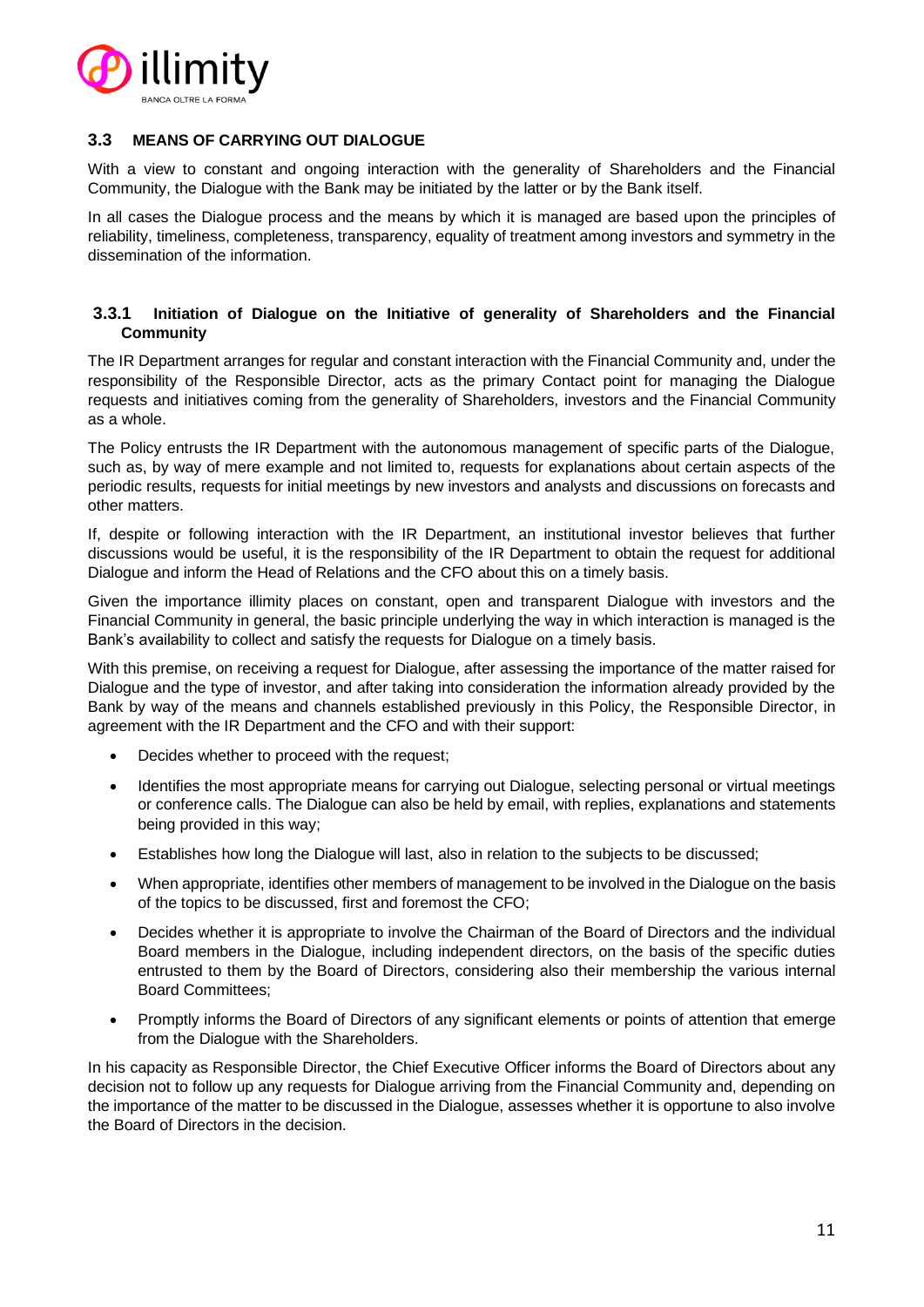

#### **3.3.2 Activation of Dialogue on the Bank's initiative**

The Bank may activate Dialogue with the generality of Shareholders and the Financial Community on its own initiative, for example in the case of institutional roadshows following the presentation of periodic results, Capital Markets Days/Investor Days or specific events organised to share particular information of interest to the Financial Community in general.

The IR Department, in agreement with the Responsible Director and the CFO, decides the most suitable means of contact with the Shareholders as a whole and the Financial Community, specifying the purpose of the requested meeting. In these circumstances the IR Department also avails itself of the support of intermediaries such as investment banks and stockbrokers whose role is to contact investors on the Bank's behalf, in this way providing the IR Department with the possibility of making contact with the specific investor in question.

The issues discussed during the above-mentioned meetings contain information already disclosed to the market on the publication of results or at specific events for the Bank.

#### **3.3.3 SHAREHOLDERS' MEETINGS**

Dialogue with Shareholders at Shareholders' Meetings is managed jointly and coordinated by the IR and General Counsel Department. These Departments act as the primary Contact point with the institutional and retail Shareholders for information requests concerning the subjects for which resolutions are proposed, the way in which voting will take place and the supporting documentation for the Shareholders' Meeting. The Departments are also involved in collecting the requests for engagement received by the proxy advisors and dealing with relations with consultants on matters concerning governance and the management of Shareholders' Meetings.

#### **3.3.4 Requests for Dialogue addressed to the Board of Directors or individual directors**

This Policy sets out specific ways in which the requests for Dialogue made by Shareholders as a whole are dealt with when they are addressed to the Board of Directors, the Board committees or individual Board members, including independent directors. Investors promoting this Dialogue must:

- Formulate the request for Dialogue in writing, stating the specific matters they would like to discuss;
- State the reasons for which the involvement is requested of a member of the Board of Directors or the board as a whole in the Dialogue;
- State the means by which they intend to carry out the Dialogue;
- Specify the participants for the Dialogue and their relative positions in the organisation.

Shareholders or investors may also activate the Dialogue indirectly through investment banks or brokers of which they are clients; these are required to follow the same procedure.

On receiving the request, the IR Department promptly informs the Responsible Director, the CFO, the General Counsel Department and the Secretary to the Board. These latter parties promptly advise the Chairman of the Board of Directors about the received request for Dialogue.

The Responsible Director and the Chairman of the Board of Directors decide whether to follow up the request and if so, the most appropriate means of carrying out the Dialogue, taking into consideration, amongst other things, matters such as the reason underlying the request, the size and importance of the investor, any conflicts of interest and the outcome of any previous interaction between the investor and the IR Department, the CFO and the Bank's Chief Executive Officer.

If a director is contacted directly by a Shareholder or by a member of the Financial Community, he/she must send that request promptly to the IR Department, avoiding autonomous engagement in Dialogue. Such request will be dealt with in accordance with this Policy in order to provide timely feedback to the requests for Dialogue received, even if the decision is taken not to follow up the request.

The Board of Directors is regularly informed of the requests made by investors.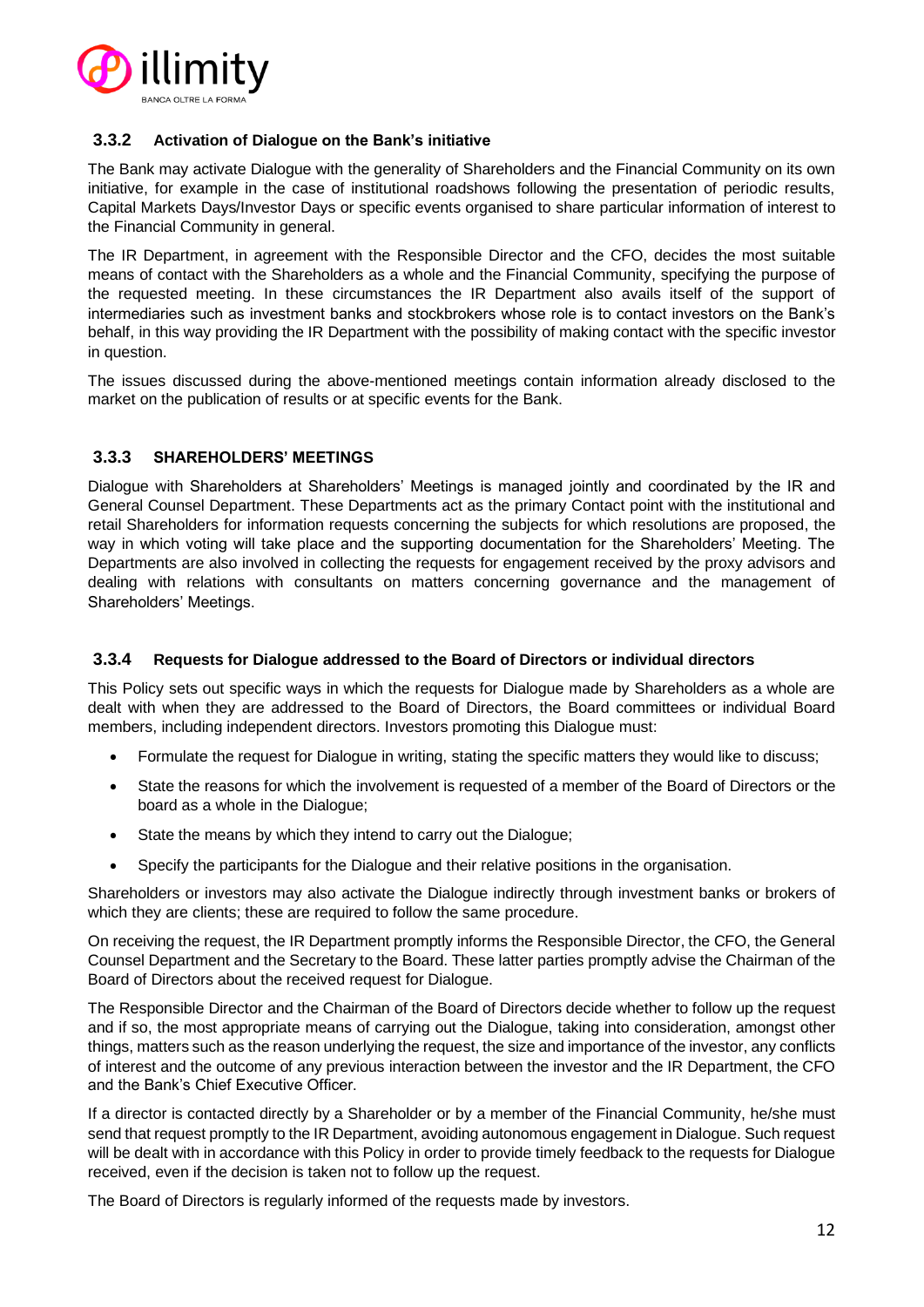

## **3.4 SUBJECTS FOR DIALOGUE**

The main subjects raised for discussion as part of the Dialogue and discussions with the Financial Community, and the generality of Shareholders and stakeholders, regard issues related to the following areas:

- The Long-term Strategic Plan;
- Financial and non-financial results;
- Analysts' forecasts;
- Social and environmental impact and more general issues concerning sustainability and ESG matters;
- Corporate governance;
- Candidates, appointments and remuneration policies;
- Proposed resolutions on matters for which the Shareholders' Meetings has competence;
- Capital structure and trends in the share price;
- Outstanding bonds and plans for future issues;
- Ratings received;
- Significant transactions;
- Risk management;
- The internal control system.

#### **3.5 CONTROLS TO ENSURE CONFIDENTIALITY AND EQUAL TREATMENT OF SHAREHOLDERS IN DISCLOSING INFORMATION**

The Responsible Director is responsible for ensuring that all the information provided to the Shareholders during the Dialogue is consistent with the Bank's policies on the management of corporate information and complies with disclosure laws and regulations and the general requirement for confidentiality.

As far as regards the means of communicating inside information, in order to ensure equality of treatment among all the market players and timeliness of disclosure, in case of events for which the communication of sensitive data is envisaged (such as for example the approval of periodic results, of business plans, of extraordinary transactions, etc.), the IR Department:

- In agreement with the General Council Department, sends via e-mail the relevant documentation to the Supervisory Authorities (the Bank of Italy, Consob and Borsa Italiana) in advance, on the basis of the applicable primary and regulatory legislation in force at the time;
- Informs the market on a timely basis through the dissemination of a press release via the '*1INFO*/*SDIR'* circuit;
- Assists in the publication of the material for the event on the Bank's website before the start of that event. The published material also remains at the disposal of the Shareholders and the Financial Community after the meeting/event.

The Bank reserves the right to identify specific cases that justify the possibility of providing inside information to its Shareholders. In accordance with the guidelines of the Supervisory Authorities, in compliance with laws and regulations in force at the time, the controlling Shareholder or significant Shareholders may selectively receive inside information not only in the cases prescribed by law but also, in compliance with the legislation in force on market abuse, when the information is supported by a relationship that motivates its disclosure. The recipient is required to maintain the confidentiality of the information received.

In order to protect the confidentiality of such information, the Bank and all the companies belonging to the illimity Group have an IT platform available that is equipped with the best cybersecurity systems for sharing information and documents with the corporate bodies, also those covered by confidentiality, as support for the discussions and resolutions of the Board of Directors and the relative board committees and, in general, for all the times that it is considered suitable to share information, data and documents.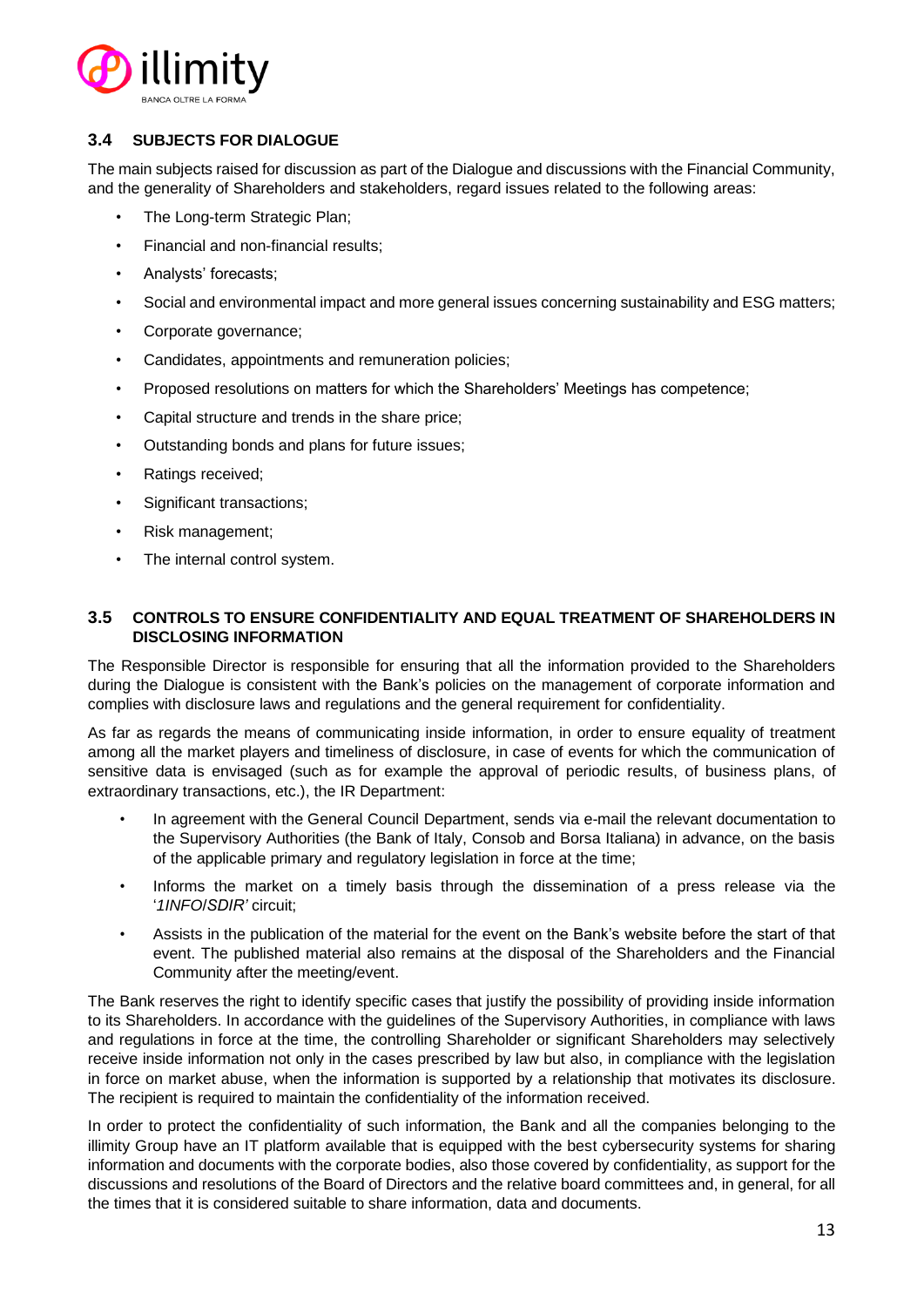

# **4 APPROVAL, SUPERVISION AND REVISION OF THE POLICY**

This Policy is approved by the Board of Directors on the proposal of the Chairman of the Board of Directors and in agreement with the Chief Executive Officer.

In drafting this Policy, the Chairman of the Board of Directors and the Chief Executive Officer are supported by the competent corporate functions represented by the CFO and the IR, General Counsel, Compliance & AML and Human Resources & Organization Departments.

The Board of Directors established the guidelines of the Dialogue and verifies the adequacy of this Policy on an annual basis or, when there are significant changes in the reference laws and regulations or the Bank's organisational structure, to ensure that it is up to date for any developments in laws and regulations applicable from time to time, for good applications practice as found on the domestic and international financial markets and for the evolution of the Bank's structure. In reviewing adequacy, the Board of Directors monitors and checks the effectiveness of this Policy to ensure that it guarantees a suitable level of Dialogue with the Financial Community. The result of this assessment is reported in the annual report on corporate governance, which if considered appropriate may also contain the additional initiatives taken by the Bank to meet the expectations of the Financial Community.

The Chairman ensures that the Board of Directors, with the support of the Responsible Director and, in particular, the IR Department, is suitably informed about the development and significant contents of the Dialogue that has taken place with the Financial Community and also ensures that such information is provided to the Board of Directors at the first available meeting and at least on an annual basis. It is in any case the Chairman's duty to determine the timeliness of the information, taking into account the Bank's interest in the subject discussed and the importance and urgency of the matter for the Financial Community. In agreement with the Head of Relations, the Chairman assesses whether it is the case that, in addition to the members of management – who usually participate at Board meetings – member of management competent on the subject should also participate at Board of Directors meetings in order to provide any further details that may be required.

In order to ensure that all recipients are aware of the principles, the guidelines and the procedures adopted, the Policy currently in force (or an extract thereof) is published on the Bank's website under the section "*Governance*", subsection "*Corporate Policies*".